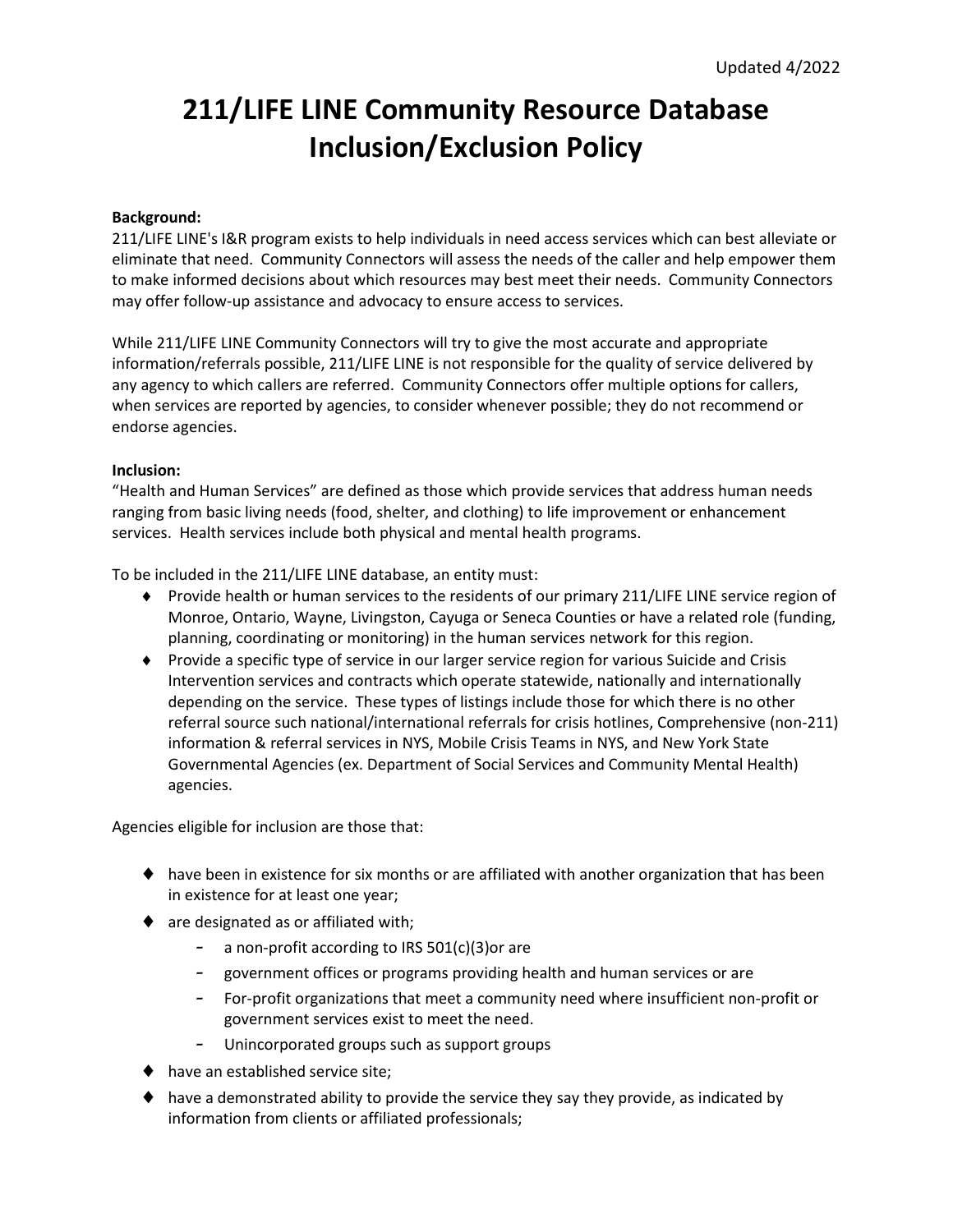- $\bullet$  are health or human services provided by religious organizations if eligibility is not restricted by denomination;
- are health or human services provided by community organizations if eligibility is not limited to their own members (serve the community at large);
- $\bullet$  engage in consultation with other agencies in the same field;
- $\blacklozenge$  do not have a history of problems with law enforcement or consumer complaint agencies

## **Exclusion:**

- $\bullet$  organizations that offer services only their own members (e.g., counseling or food available only to a church's parishioners);
- illegal or fraudulent services (this category also includes agencies which deny service on the basis of nationality, religion, color, race, sexual orientation or any other category protected by civil rights laws);
- private practitioners, though practices providing specialized services, including free or sliding scale may be included.
- ◆ Organizations covered under the services of a local specialized I & R program (i.e. child care, volunteer opportunities etc.)
	- If the organization provides more than one type of service, the agency will be included. The services that meet inclusion criteria will be the only ones indexed, though the excluded services may be mentioned in the program narrative.
- Organizations that misrepresent their services in any way
- Organizations that are not licensed in areas where licensing standards exist
	- if licensure does exist, but based on a contract or partnership with a larger project, requires listing, the lack of licensure will be noted in the record
- ◆ Individual organizations may not be listed if they are covered in a vetted specialized I&R service in the area.

211/LIFE LINE reserves the right to exclude from its database any organization that it has adequate reason to believe may spread hatred or have a philosophy that could be hurtful to the wellbeing of individuals, groups or the community as a whole.

Potential grounds for exclusion or removal from the database may include, but is not limited to, service non-delivery, fraud, misrepresentation, discrimination, or proven or alleged criminal activities.

Inclusion of any agency or organization does not imply endorsement by 211/LIFE LINE, nor does omission reflect disapproval.

This policy does not prohibit the inclusion of any programs that target services based on age, gender, health, disability or other characteristics designed to meet the special needs of targeted populations. However, the programs must be open to all people in those targeted populations.

Information provided by an agency may be edited for clarity, format and/or space requirements.

There is no charge for inclusion in the 211/LIFE LINE database.

#### **Decision-making Process:**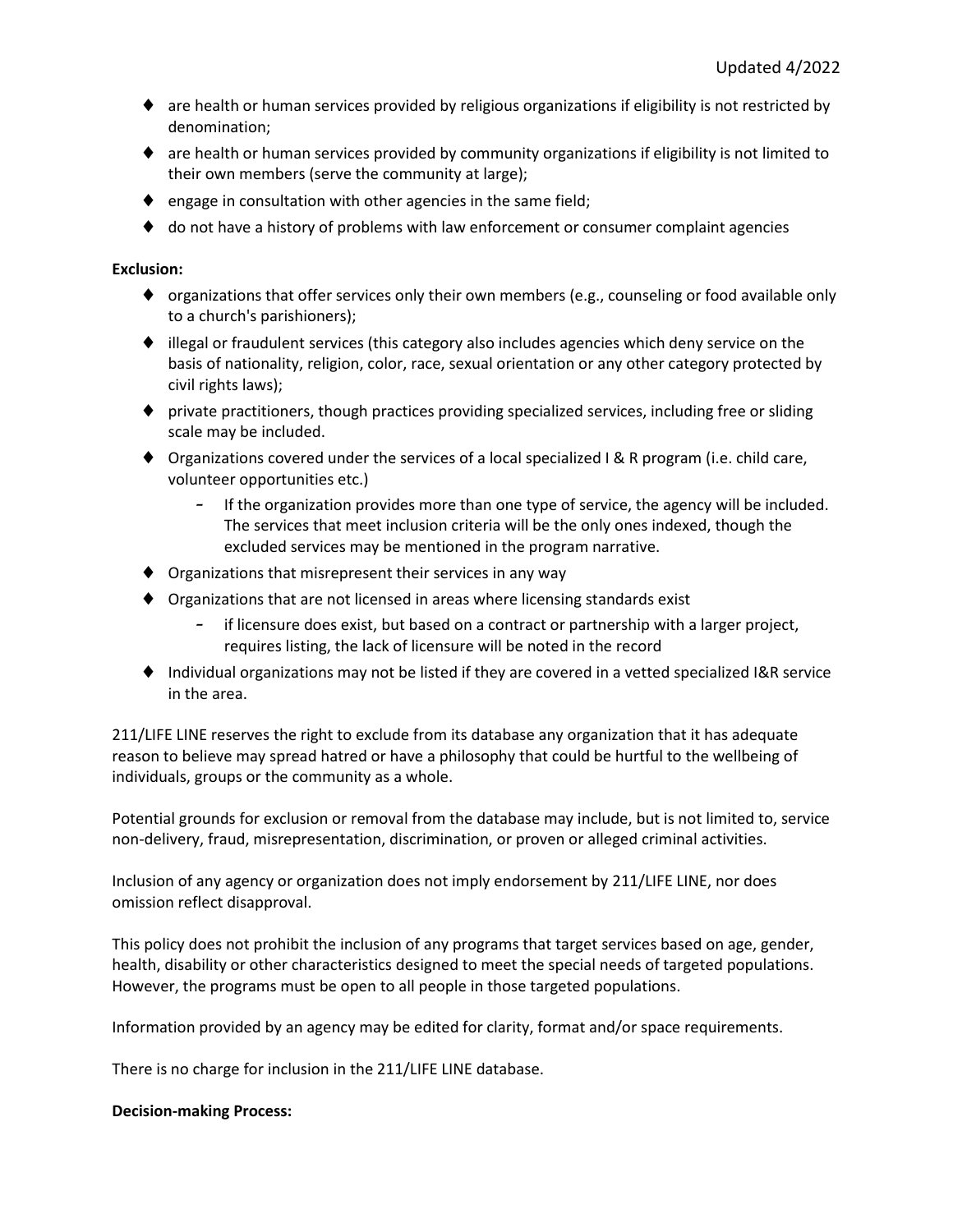Agencies may be denied inclusion in the database after consideration by 211/LIFE LINE's Resource staff. Such decisions will be sent upon request in written form by the 211/LIFE LINE Resource staff, with approve by the Program Director. An agency denied inclusion may meet with the 211/ LIFE LINE Resource staff to discuss the decision; if unsatisfied, a further meeting with the Program Director can be arranged.

If 211/LIFE LINE receives complaints about an agency to which it is currently making referrals, Resource staff may do one or more of the following:

- ◆ call or visit agency staff to verify complaint information
- ♦ do research necessary to enable Resource staff to make a determination regarding inclusion/exclusion
- ◆ check with service's funding sources
- Document complaints (if significant in content or quantity, this may be made available to the community's funding/planning bodies at the discretion of the Program Director).

Agencies that do not respond to repeated requests by letter or phone to update their information in the database may be placed on inactive status in the database or removed from the database altogether until such time that the agency responds to requests for updated information.

## **How We Maintain the Database**

Our database is updated every day as we learn about changes. The Resource Department continually checks resources and contacts to verify changes to ensure that our data is as accurate and up-to-date as possible. We encourage you to contact us immediately if you see any information you believe is inaccurate.

## **How We Collect Information**

211/LIFE LINE is committed to maintaining an accurate database. One of our best resources for information is our callers. Because 211/LIFE LINE Community Connectors are using the data every day and giving information to thousands of callers, we often hear about new information as soon as changes occur. We also subscribe to newsletters and mailing lists in order to learn of new or changed information. In addition, several of 211/LIFE LINE's staff attend community meetings and events. All information collected is passed along to the Resource Department, which then processes the information for the database. We also rely on agencies to let us know when they are getting inappropriate referrals or when they have new programs. We send annual validation requests to each agency in our database, showing them the details we have about their services and sites. Agencies can then review their information, and send us back their corrections or verify that their information is still accurate.

## **How We Index an Agency's Services**

211/LIFE LINE uses the Alliance of Information and Referral Systems (www.AIRS.org) *Taxonomy of Human Services*, a standard indexing system used by human service information and referral systems throughout the United States. This national taxonomy contains thousands of service terms, organized into ten general categories and many subcategories. 211/LIFE LINE uses about 1500 of these, chosen according to our own information and referral needs. Agencies cannot re-name specific service terms since the terms are part of a national indexing system. However, we invite your comments and suggestions about the service terms we use and we do add terms or make changes to terms when community needs or standards in acceptable terminology advise a change. For more information on the Taxonomy, visit www.211Taxonomy.org.